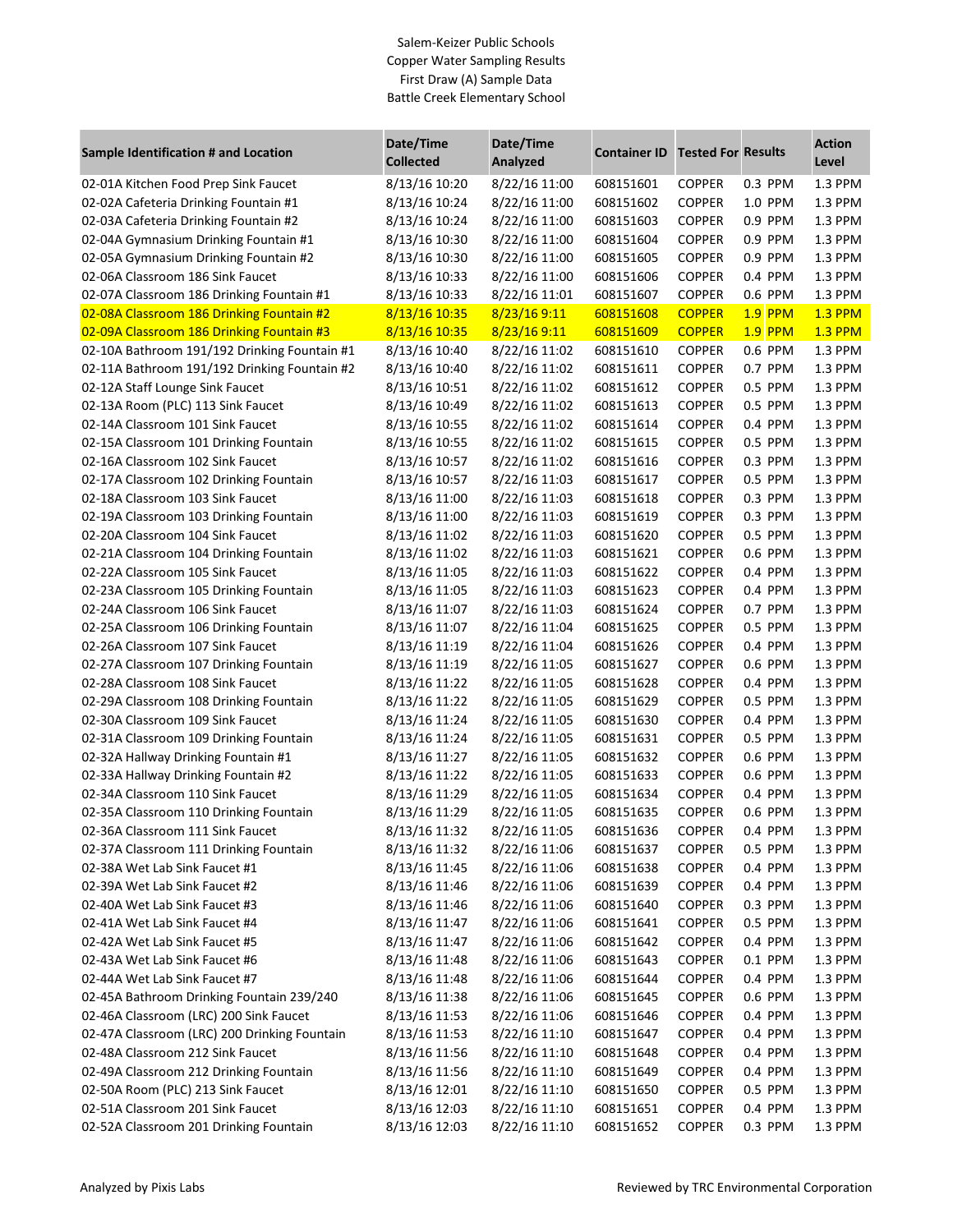## Salem-Keizer Public Schools Copper Water Sampling Results First Draw (A) Sample Data Battle Creek Elementary School

| Sample Identification # and Location   | Date/Time<br><b>Collected</b> | Date/Time<br>Analyzed | <b>Container ID</b> | <b>Tested For Results</b> |         | <b>Action</b><br>Level |
|----------------------------------------|-------------------------------|-----------------------|---------------------|---------------------------|---------|------------------------|
| 02-53A Classroom 202 Sink Faucet       | 8/13/16 12:07                 | 8/22/16 11:10         | 608151653           | <b>COPPER</b>             | 0.4 PPM | 1.3 PPM                |
| 02-54A Classroom 202 Drinking Fountain | 8/13/16 12:07                 | 8/22/16 11:11         | 608151654           | <b>COPPER</b>             | 0.4 PPM | 1.3 PPM                |
| 02-55A Classroom 203 Sink Faucet       | 8/13/16 12:12                 | 8/22/16 11:11         | 608151655           | <b>COPPER</b>             | 0.3 PPM | 1.3 PPM                |
| 02-56A Classroom 203 Drinking Fountain | 8/13/16 12:12                 | 8/22/16 11:11         | 608151656           | <b>COPPER</b>             | 0.4 PPM | 1.3 PPM                |
| 02-57A Classroom 204 Sink Faucet       | 8/13/16 12:15                 | 8/22/16 11:12         | 608151657           | <b>COPPER</b>             | 0.4 PPM | 1.3 PPM                |
| 02-58A Classroom 204 Drinking Fountain | 8/13/16 12:15                 | 8/22/16 11:12         | 608151658           | <b>COPPER</b>             | 0.4 PPM | 1.3 PPM                |
| 02-59A Classroom 205 Sink Faucet       | 8/13/16 12:17                 | 8/22/16 11:12         | 608151659           | <b>COPPER</b>             | 0.3 PPM | 1.3 PPM                |
| 02-60A Classroom 205 Drinking Fountain | 8/13/16 12:17                 | 8/22/16 11:12         | 608151660           | <b>COPPER</b>             | 0.4 PPM | 1.3 PPM                |
| 02-61A Classroom 206 Sink Faucet       | 8/13/16 12:19                 | 8/22/16 11:12         | 608151661           | <b>COPPER</b>             | 0.5 PPM | 1.3 PPM                |
| 02-62A Classroom 206 Drinking Fountain | 8/13/16 12:19                 | 8/22/16 11:12         | 608151662           | <b>COPPER</b>             | 0.5 PPM | 1.3 PPM                |
| 02-63A Room (PHC) 215 Sink Faucet      | 8/13/16 12:24                 | 8/22/16 11:12         | 608151663           | <b>COPPER</b>             | 0.5 PPM | 1.3 PPM                |
| 02-64A Classroom 207 Sink Faucet       | 8/13/16 12:27                 | 8/22/16 11:12         | 608151664           | <b>COPPER</b>             | 0.4 PPM | 1.3 PPM                |
| 02-65A Classroom 207 Drinking Fountain | 8/13/16 12:27                 | 8/22/16 11:12         | 608151665           | <b>COPPER</b>             | 0.5 PPM | 1.3 PPM                |
| 02-66A Classroom 208 Sink Faucet       | 8/13/16 12:28                 | 8/22/16 11:12         | 608151666           | <b>COPPER</b>             | 0.4 PPM | 1.3 PPM                |
| 02-67A Classroom 208 Drinking Fountain | 8/13/16 12:28                 | 8/22/16 11:13         | 608151667           | <b>COPPER</b>             | 0.5 PPM | 1.3 PPM                |
| 02-68A Classroom 209 Sink Faucet       | 8/13/16 12:30                 | 8/22/16 11:13         | 608151668           | <b>COPPER</b>             | 0.4 PPM | 1.3 PPM                |
| 02-69A Classroom 209 Drinking Fountain | 8/13/16 12:30                 | 8/22/16 11:13         | 608151669           | <b>COPPER</b>             | 0.5 PPM | 1.3 PPM                |
| 02-70A Hallway Drinking Fountain #3    | 8/13/16 12:33                 | 8/22/16 11:13         | 608151670           | <b>COPPER</b>             | 0.7 PPM | 1.3 PPM                |
| 02-71A Hallway Drinking Fountain #4    | 8/13/16 12:33                 | 8/22/16 11:13         | 608151671           | <b>COPPER</b>             | 0.6 PPM | 1.3 PPM                |
| 02-72A Classroom 210 Sink Faucet       | 8/13/16 12:35                 | 8/22/16 11:13         | 608151672           | <b>COPPER</b>             | 0.4 PPM | 1.3 PPM                |
| 02-73A Classroom 210 Drinking Fountain | 8/13/16 12:35                 | 8/22/16 11:13         | 608151673           | <b>COPPER</b>             | 0.4 PPM | 1.3 PPM                |
| 02-74A Classroom 211 Sink Faucet       | 8/13/16 12:38                 | 8/22/16 11:13         | 608151674           | <b>COPPER</b>             | 0.3 PPM | 1.3 PPM                |
| 02-75A Classroom 211 Drinking Fountain | 8/13/16 12:38                 | 8/22/16 11:13         | 608151675           | <b>COPPER</b>             | 0.4 PPM | 1.3 PPM                |
| 02-76A Health Room Office Sink Faucet  | 8/13/16 11:38                 | 8/22/16 11:13         | 608151676           | <b>COPPER</b>             | 0.7 PPM | 1.3 PPM                |

EPA Action Level for Copper in Schools is 1.3 PPM

SKPS Action Level for Copper is 1.3 PPM

**Highlighted samples are at or exceed the Salem-Keizer Public Schools (SKPS) Action Level**